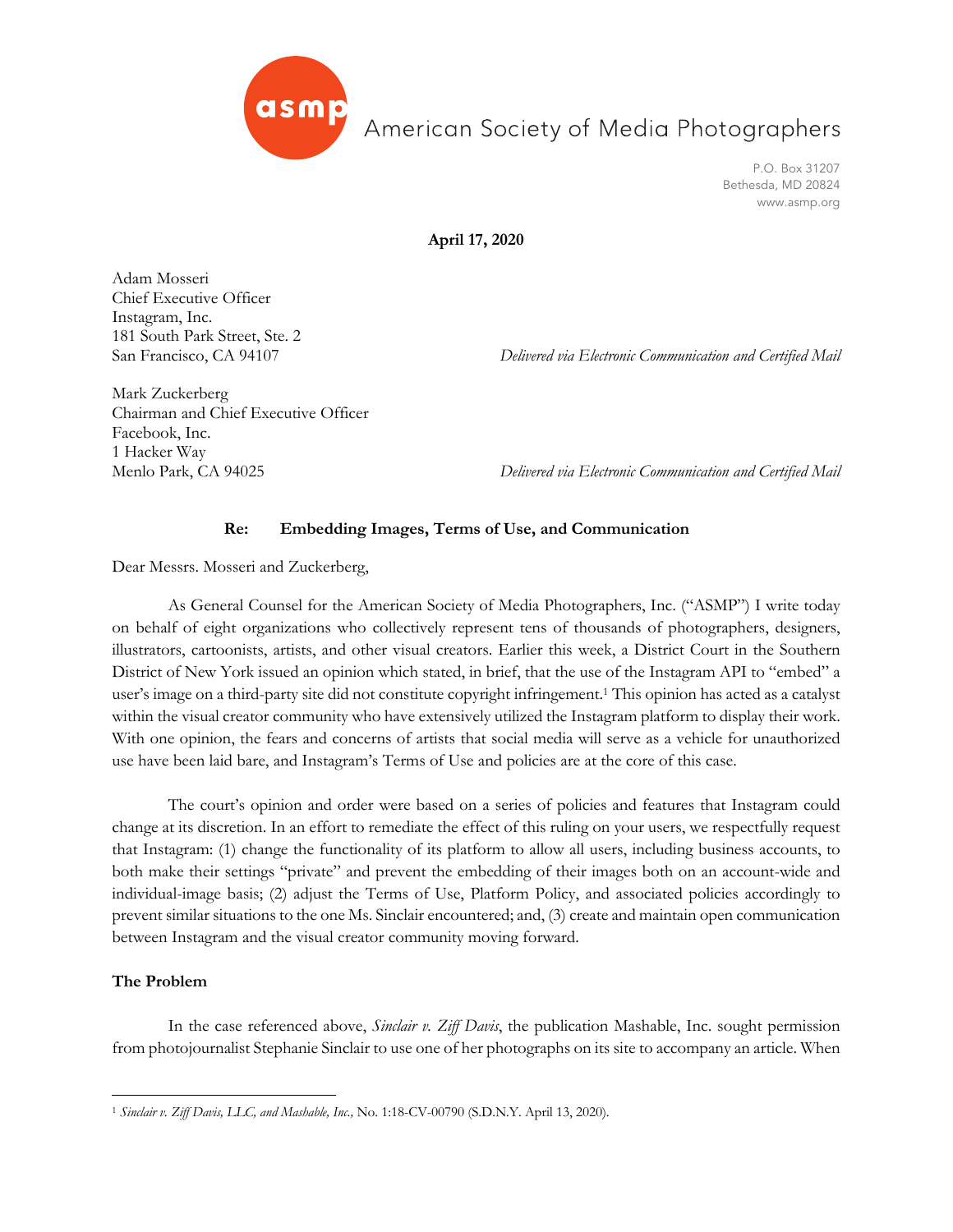$\frac{1}{2}$  ,  $\frac{1}{2}$  ,  $\frac{1}{2}$  ,  $\frac{1}{2}$  ,  $\frac{1}{2}$  ,  $\frac{1}{2}$  ,  $\frac{1}{2}$  ,  $\frac{1}{2}$  ,  $\frac{1}{2}$  ,  $\frac{1}{2}$  ,  $\frac{1}{2}$  ,  $\frac{1}{2}$  ,  $\frac{1}{2}$  ,  $\frac{1}{2}$  ,  $\frac{1}{2}$  ,  $\frac{1}{2}$  ,  $\frac{1}{2}$  ,  $\frac{1}{2}$  ,  $\frac{1$ 

Ms. Sinclair declined the bottom of the barrel \$50.00 licensing fee that Mashable proposed, the site then chose to simply embed the image in that same article via Instagram's API. In this case, the API was used to circumvent the creator's stated wishes and undermine her copyright in the image. We would hope that the underlying policy of your company is not to allow its API to act as a work-around to fair licensing negotiations or recognition of Ms. Sinclair's work as having value and worth.

As the court indicated, Ms. Sinclair agreed to the Terms of Use and other policies when setting up her Instagram account, and made her account "public." That was enough for the court to find that Mashable was permitted to use her image by displaying it via the Instagram embed feature on their site, a site supported by revenue-generating advertising in the sidebar of the same page.

The specific language of Instagram's policies that triggered this interpretation was Instagram's Terms of Use content as follows:

[By] posting content to Instagram, the user "grant[s] to Instagram a non-exclusive, fully paid and royalty-free, transferable, sub-licensable, worldwide license to the Content that [the user] post[s] on or through [Instagram], subject to [Instagram's] Privacy Policy. *Sinclair v. Ziff Davis, LLC, and Mashable, Inc.*, Case 1:18-cv-00790-KMW, 4-5 (S.D.N.Y. April 13, 2020).

While the specific language has changed in format since the policies under review in *Sinclair*, the current Terms of Use state:

Instead, when you share, post, or upload content that is covered by intellectual property rights (like photos or videos) on or in connection with our Service, you hereby grant to us a non-exclusive, royaltyfree, transferable, sub-licensable, worldwide license to host, use, distribute, modify, run, copy, publicly perform or display, translate, and create derivative works of your content (consistent with your privacy and application settings).2

In addition, Instagram's Privacy Policy indicates that any user who designates her account as "public" subjects herself or her content to be used by others through Instagram's API, subject to the additional terms of the Platform Policy. The court ruled that since the photographer in this case had a public profile, as many users do, Instagram's Terms of Use and Privacy Policy granted Mashable a sublicense to share the photographer's image against her previously expressed refusal to do so by embedding it on their website via Instagram's API. This puts photographers in the difficult position of choosing whether to make their account private and rejecting the functionality of a business account or allowing their work to be used widely without permission via a public profile. However, we believe there may be a reasonable solution for both Instagram and photographers.

<sup>2</sup> Instagram Terms of Use, https://help.instagram.com/581066165581870 (last visited April 16, 2020).